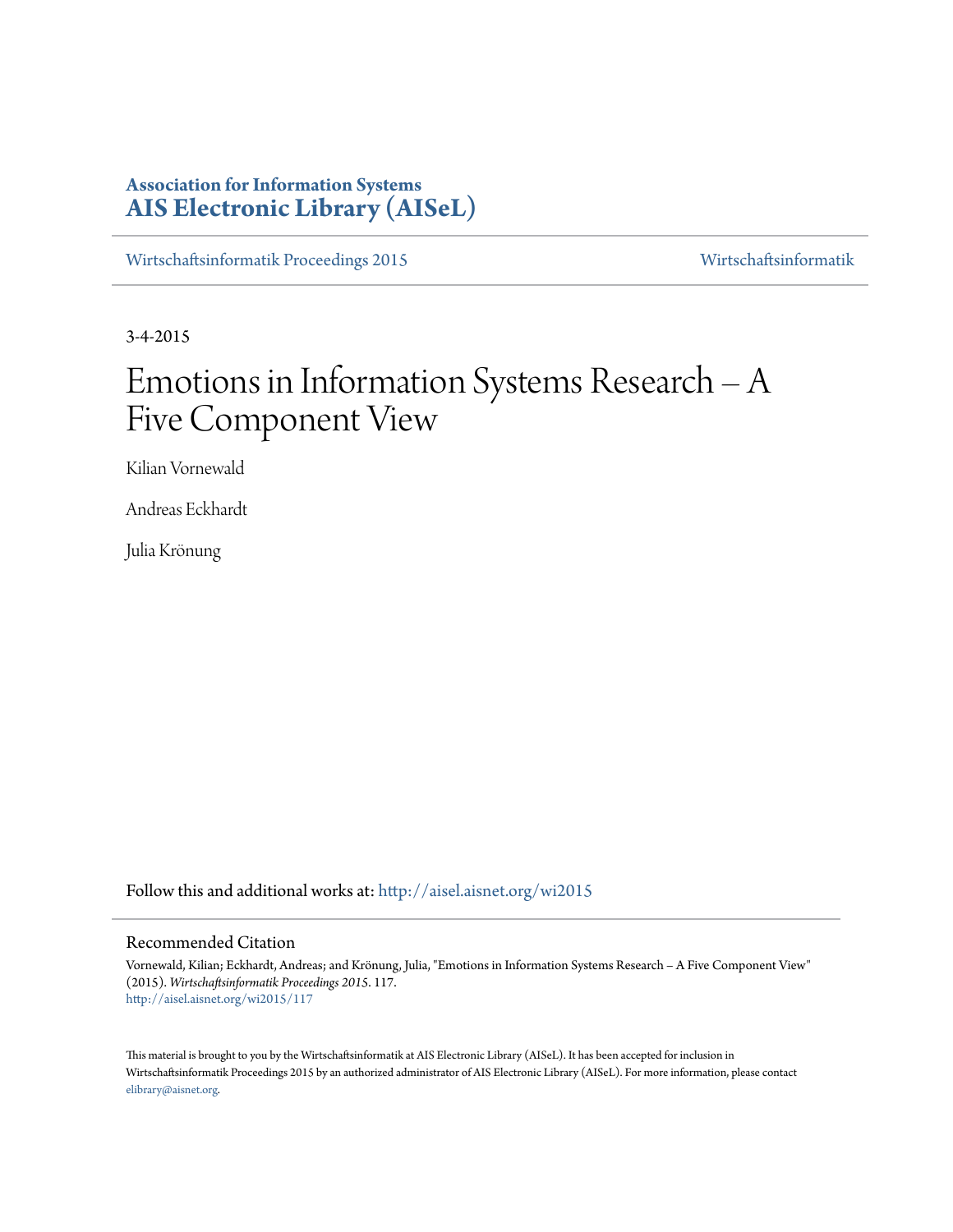# **Emotions in Information Systems Research – A Five Component View**

Kilian Vornewald<sup>1,\*</sup>, Andreas Eckhardt<sup>1</sup>, and Julia Krönung<sup>2</sup>

<sup>1</sup> Goethe University, Frankfurt am Main, Germany {vornewald, eckhardt}@wiwi.uni-frankfurt.de <sup>2</sup> Mannheim University, Mannheim, Germany jkroenun@mail.uni-mannheim.de

**Abstract.** Many scientific viewpoints and research streams occurred over the last decades with the objective to create structure and common understanding on a more abstract level how emotions affect human behavior (e.g. constructivist or appraisal theories). As a consequence, Information Systems (IS) researchers have adopted diverse mixed up theoretical foundations about emotions. This brings the need for a more structured way to study emotions in the IS field. Thus, within this research a five component view on emotions is developed, based on appraisal theories of emotions and the 3-emotions´ nomological network by Gregor et al. (2014). The new view provides better guidance for IS researchers studying the occurrence or effect of human emotions in terms of a better understanding of the emotion concept and an easier transfer of theoretical considerations from psychology to the IS field, especially the adaptation of emotional constructs and their subjective and objective measurement.

**Keywords:** emotions, appraisal, five component view, action tendencies, emotion theory

## **1 Introduction**

As Kahneman already pointed out in his Nobel Prize speech, it is an unrealistic assumption to understand human behavior solely through rational models [1], as a substantial proportion of human thinking and action is determined by emotions. There are several studies showing how strongly emotions affect cognition [2]. Further, emotions impact memory and information processing, the perception of risk [3] and economic decision making [4].

Emotions have also raised significant attention in IS research. For more than two decades, emotional constructs, such as computer anxiety [5, 6] or perceived enjoyment [7] have been regarded in IS research. Nevertheless cognitive constructs are still more common in the theoretical considerations about IS usage behavior. Although emotions have sometimes be regarded as complement to these cognitive constructs, recent research indicates that constructs, once understood as purely cognitive, such as perceived usefulness, can be detected at the neuronal level in brain areas that are known for emotional activity to date [8, 9].

<sup>12&</sup>lt;sup>th</sup> International Conference on Wirtschaftsinformatik, March 4-6 2015, Osnabrück, Germany

Vornewald, K.; Eckhardt, A.; Krönung, J. (2015): Emotions in Information Systems Research – A Five Component View, in: Thomas. O.; Teuteberg, F. (Hrsg.): Proceedings der 12. Internationalen Tagung Wirtschaftsinformatik (WI 2015), Osnabrück, S. 1756-1770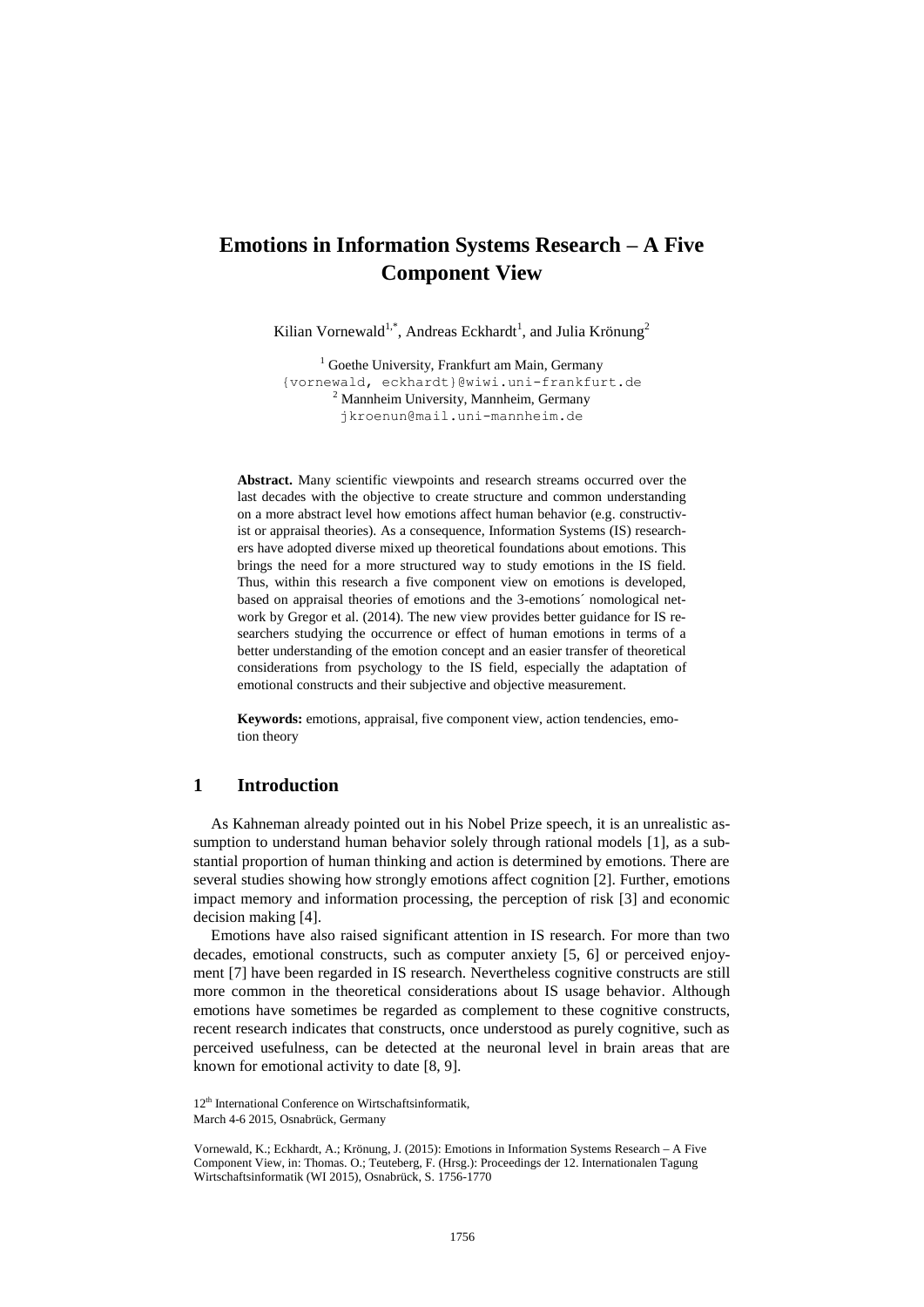In general, research on emotions can be subordinated to the so called 'affective sciences', which continue to grow [10] and steadily improves our understanding of emotions and their cause and impact. However, the status quo of research in the IS field is almost completely neglecting these new psychological theories in affective sciences, thus causing a lack of systematic investigation of affective phenomena in IS research [11]. However, in order to better transfer these new insights and perspective to IS field, a comprehensive understanding at the utter most level is necessary.

In recent years there have been a few studies empirically investigating the influence of emotions on IS usage (e.g., [12, 13]). Conceptual studies integrating differing psychological viewpoints and research streams are even less common. In this context, Beaudry and Pinsonneault [14] have examined the effect of emotions on the use of IS, while Zhang et al. [11] have created a theoretical framework to classify affective concepts in IS research. Furthermore, Gregor et al. [15] have developed a nomological network to understand emotions on the basis of different response systems. So far the latter model provides the only groundwork for the use of multiple measurement approaches for emotion studies in the IS context emphasizing a particular need of more conceptual work incorporating all the newest ideas and developments of the affective sciences field.

Our review of literature within the field of psychology revealed a vast amount of theories and models regarding emotions. In this quantity the component process model (CPM), developed by Scherer [16], appeared especially useful for our purpose. For that reason, by drawing on the CPM we develop a five component view on emotions based on and enhancing the 3-emotions' nomological network by Gregor et al. [15]. While this model is mainly focused on the response level, our model take the view on a deeper level helping to better understand emotion causation. Further contributions of the five component view are, a better understanding of the relationship between cognitive and emotional constructs, a more precise specification of the triggers of emotions in the IS context, as well as more facilitated assessment of the subsequent behaviors. In addition, it opens up new possibilities to explain the relations of an emotion to its physiological concomitants and bodily expressions or other constructs, such as stress. By applying our five component view, the adaptation of emotional constructs from psychology to IS research approaches will be significantly facilitated and improved.

To develop our five component view, the remainder of this paper is as follows. First, we provide a brief overview of the state of knowledge on the study of emotions in psychology. Section 2 will deal with the definition of emotion. Subsequently section 3 provides an overview of emotion theories. Afterwards, we outline the discrepancies for the studies on emotions in IS research in terms of the inconsistent mix up of theories and conceptions. Finally, section 4 introduces our new five component view on emotions for IS research.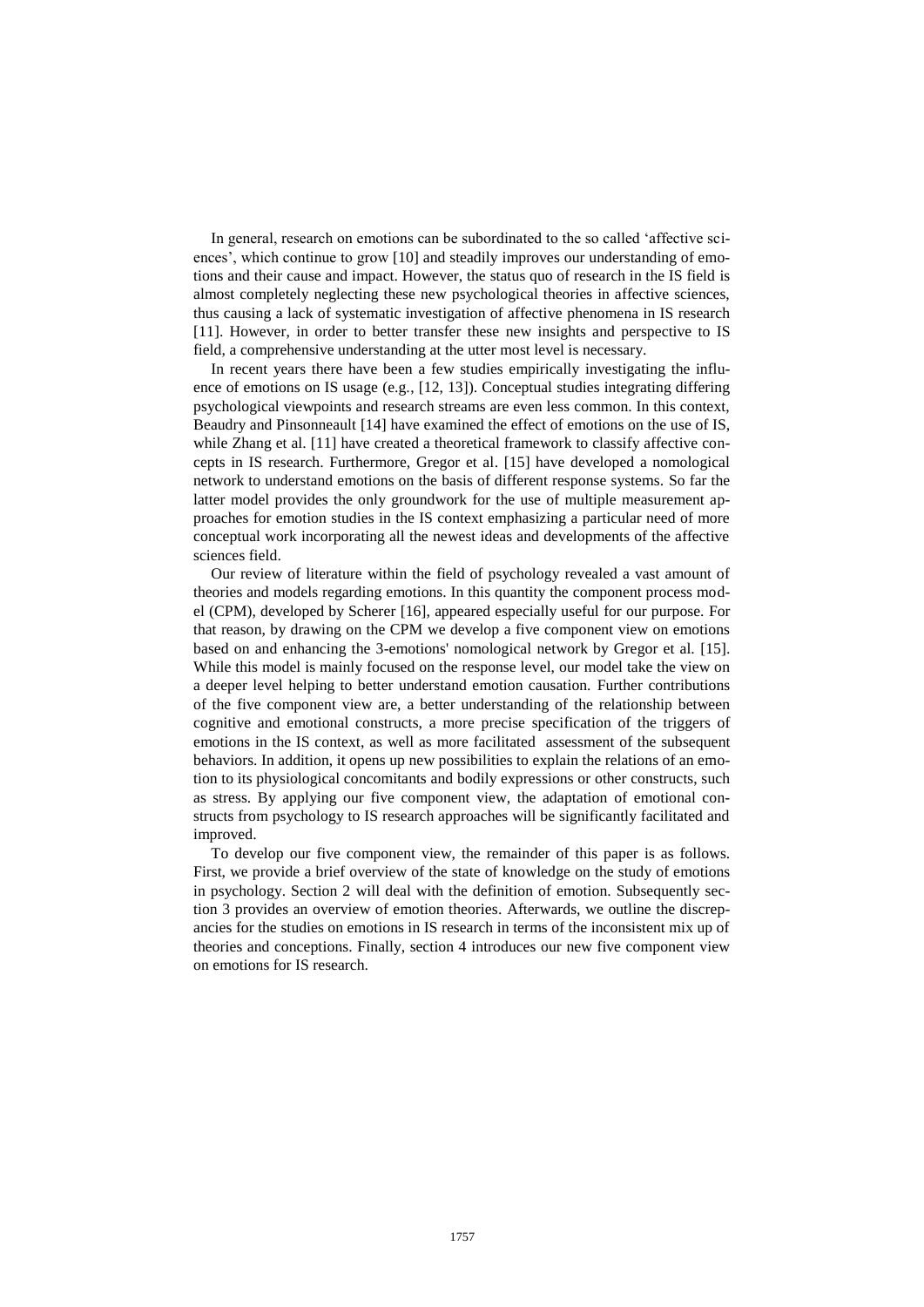# **2 Defining Emotion**

A definition of emotion is important in order to distinguish the research object intelligible [17] and to make insights comparable among different disciplines [18]. Definitions thus become pragmatic tools in the search for intension [19].

There is a very high number of definitions of emotion [20]. There is by no means a consensus on the understanding of emotions and thus about what a definition of emotion must include [21]. In particular, the interdisciplinary dialogue and scientific cooperation is hindered by these circumstances [22].

In order not to lose the connection to psychological research on emotions and thus the benefit of future findings, knowledge of the debate about the definition of emotions is necessary. The scope of the proposed definitions ranges from abstract working definitions, which are just a collection of examples [17], to more complex approaches such as the CPM by Scherer [18], in which the definition itself is again part of a whole theory. Here, emotion is defined, "*as an episode of interrelated, synchronized changes in the states of all or most of the five organismic subsystems in response to the evaluation of an external or internal stimulus event as relevant to major concerns of the organism*" [18]. The five subsystems are a cognitive, a neurophysiological, a motivational, a motor expression, and a subjective feeling component [18]. Due to the empirical evidence in favor of Scherer's component process model and its applicability, it represents the underlying thinking for the development of our five component view within section 4.

# **3 Emotion Theory**

#### **3.1 Overview**

Depending on the type and accuracy of the subdivision, a different number of emotion theories can be distinguished from each other. Most theorists agree that emotions serve adaptive responses to stimuli that are crucial for the well-being of the organism [23]. However, different emotion theories have different approaches to explain the underlying mechanisms. A four-part structure according to this same criterion is conducted by Brosch et al. [23]. This structure includes the basic emotion theories, the appraisal theories of emotion, dimensional theories of emotion and the constructivist theories of emotion. All four have in common that they are part of the current debate about emotions in the affective sciences, and thus are relevant for everybody conducting research about emotions.

 It should be noted that other authors have made several different subdivisions. Moors [24] for example delineates six theories from each other. While Gendron and Barrett [25] only differ between appraisal theories, basic emotion theories and constructivist theories by assigning a part of the dimensional approaches to constructivists theories. Gross and Barrett [26] in turn differentiate some theories side by side on a continuum. A detailed description of the debates about emotion theories would be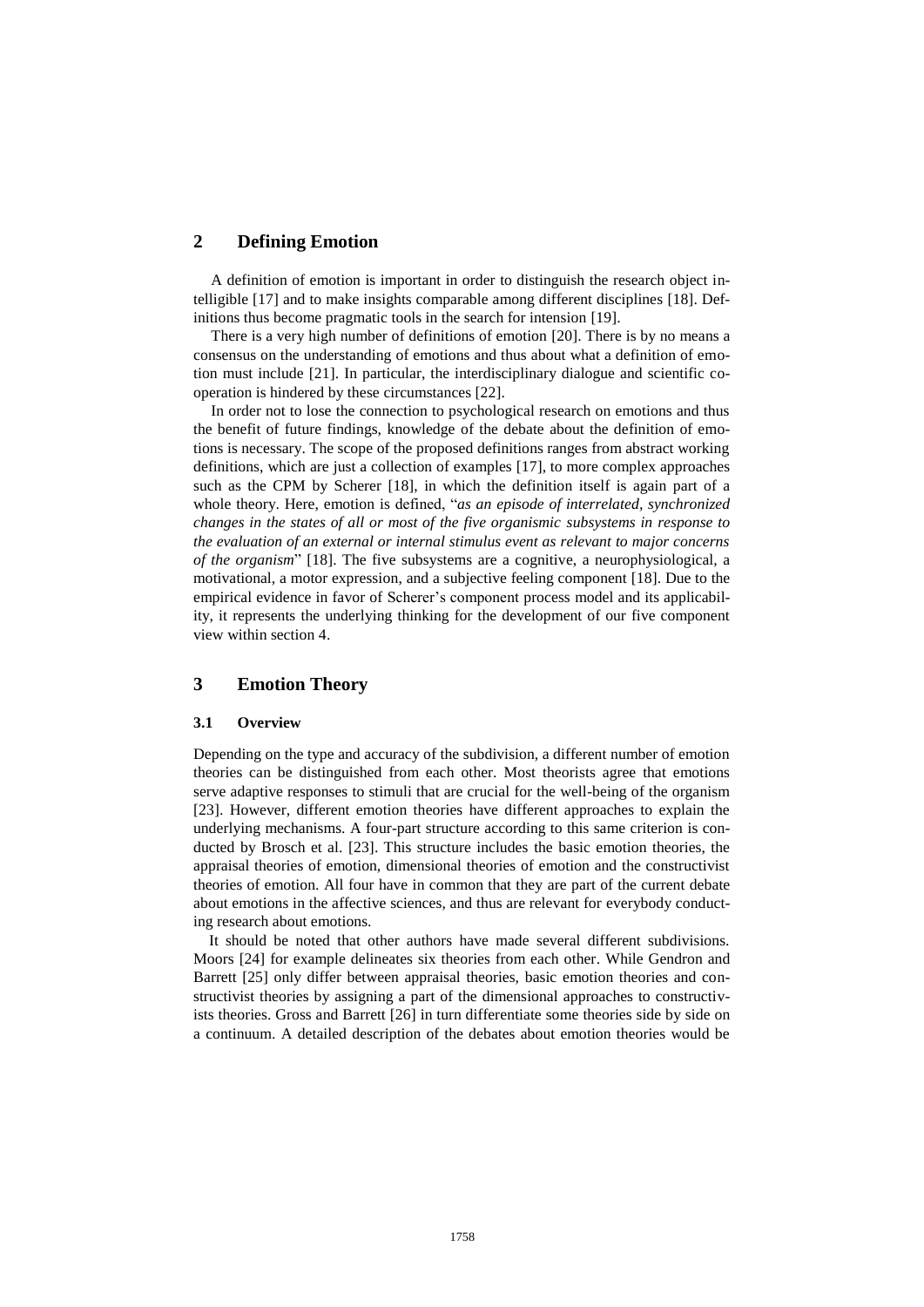beyond scope of this paper, however, the four theory types listed above will be presented shortly.

#### **3.2 Emotion Theories**

Basic emotion theories are also called categorical theories or discrete theories, and assume a certain number of basic emotions. The proposed basic emotions are divided into positive (e.g. satisfaction or enjoyment), negative (e.g. anger or disgust) and others (e.g. interest and surprise) [27], and vary in number depending on the author (e.g., [28, 29]). From the combination of basic emotions more emotions can be created [30].

All basic emotion theorists agree that basic emotions are discrete and cause a fixed number of neural and physically expressed states. In addition, they contain a feeling and a motivation component [31].

Next, the dimensional theories are explained, which can represent an infinite number of emotional states as opposed to categorical theories. Therefore, basic emotion theories offer a broader basis to discuss the similarities and variations of different emotions, and hence not limited to valence and arousal. The main assumption of dimensional theories is that different emotions can be represented by variations on some dimensions [23]. The number of dimensions vary [32]. However, valence (pleasant – unpleasant) and arousal (high  $-$  low) are very frequently applied [33]. The best known model, which takes a dimensional approach, is Russell's circumplex model [34, 35]. It contains the dimensions of valence and arousal, allowing a circular representation of affect.

The differentiation between dimensional theories and constructivist theories can be performed at no clear criterion. Rather, it depends on the selected level of consideration. The term dimensional theory is used when one want to focus on the steady feature of the dimensional models, especially in comparison to discrete views. In contrast, the term constructivist theory is used when it comes to emotion causation, or to the question what emotions really are.

Constructivist approaches assume that emotions are psychical compounds that are constructed from more basic psychological ingredients [25]. However, the individual components themselves are no emotions [36] and can be part of other mental states. Thereby psychological construction models can explain the extreme heterogeneity of emotional reactions, that are actually all part of one emotion category (e.g. fear) [36]. The categories in turn are not biologically separated by constructivist approaches [37]. So emotions occur from an ongoing, continuously changing constructive process [26]. However, this process may have a biological basis [36, 38]. Based on this feature, a further differentiation is possible. Gross and Barrett [26] differ again between psychological construction and social construction models. The foregoing description applies especially to the psychological constructivism. Social constructivist approaches however assume that emotions emerge from culture, social conventions and agreed-upon meaning [39, 40], but not from biological conditions. What both approaches have in common is that they consider emotions as created and thus not as a biological "*natural kinds*" [41].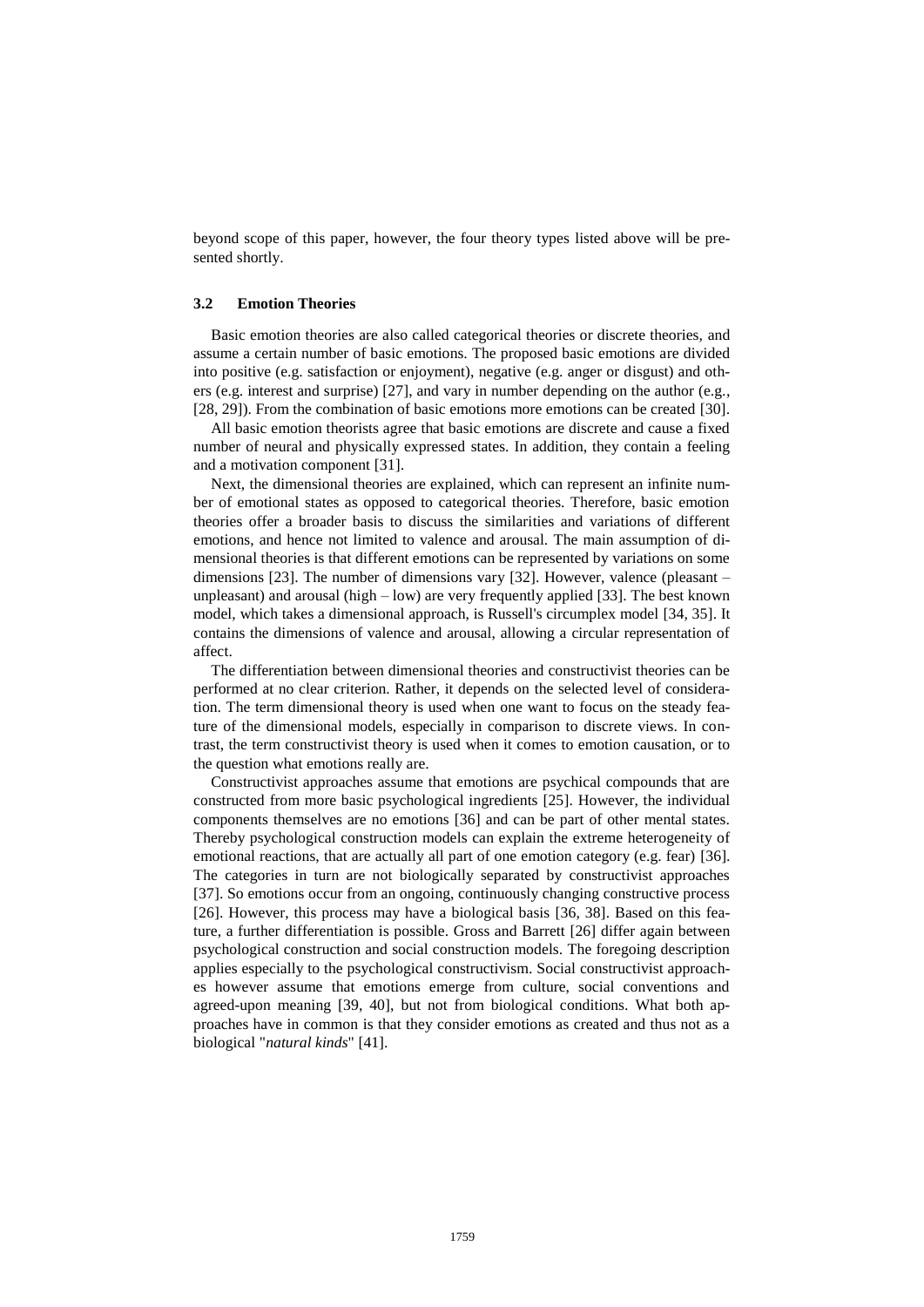Constructivist theories have received increasing attention in recent years [40], and, even if they have some similarities with appraisal theories, they are the leading alternative to them [42]. In this work we build on appraisal theories, better providing us with components and tools to understand and explain emotions in IS related situtations. A detailed explanation now follows.

Appraisal theories of emotion date back to Arnold [43] und Lazarus [44] [45]. Current representatives are for example Roseman, Scherer, Ellsworth und Frijda [46–48]. The basic assumption of appraisal theories is that the assessment of the current, remembered or imagined environment occupies a central role in the triggering and the differentiation of emotions [33],where emotions themselves are in turn adaptive responses to environmental influences that have an impact on the well-being of the organism. Appraisal theories understand emotions as processes, which is why the terms emotion and emotional episode are used interchangeably [45].

The emotional episode triggers a series of changes in organismic subsystems or components. These components are the mentioned above appraisal component (evaluation), motivational component (action tendencies / action readiness), somatic component (peripheral physiological responses), motor component (expressive and instrumental behavior) and the feeling component (subjective experience). Appraisal theories are accordingly a componential theory and the emotional episode, a recursive and continuous process [18, 45, 49]. The appraisal process establishes a connection between the organism and the triggering event. Therefore appraisal theories not only describe emotions, but also explain them [33]. Appraisal theories also include assumptions about cultural and development-specific differences, therefore, they can explain how the same stimulus triggers different emotions [37].

The appraisal itself is represented by a number of appraisal dimensions. The number and type of the proposed variables is slightly different depending on the author (see [33] or [45] for an overview of appraisal variables of different authors). Typical appraisal dimensions are for example novelty, intrinsic pleasantness, certainty/predictability, goal significance, agency, coping potential and compatibility with social or personal standards [33]. The appraisal variable itself can be either categorical (e.g. [50]) or dimensional (e.g. [51]) [45]. Examples of appraisal theories include the CPM of Scherer [16] and the OCC-Model of Ortony, Clore and Collines [52]. Especially the CPM underwent an detailed scrutiny, verifying it components and explanatory power [19, 49, 53].

Finally, it should be noted that the classification of the various theories is always very blurred. Ultimately, there is always a specific classification criterion that assigns a model to one or the other type of theory. However, researchers can only benefit from rough knowledge of the debate about emotion theories. Following it will be shown which theories and models have been adapted in IS research.

#### **3.3 Overview of Emotion Theories adopted in IS Research**

In their MIS Quarterly article in the year 2010, Beaudry and Pinsonneault [14] name appraisal theories as their theoretical basis (more specific: [54, 55]). More precisely they referred to the appraisal-tendency framework (ATF), which was developed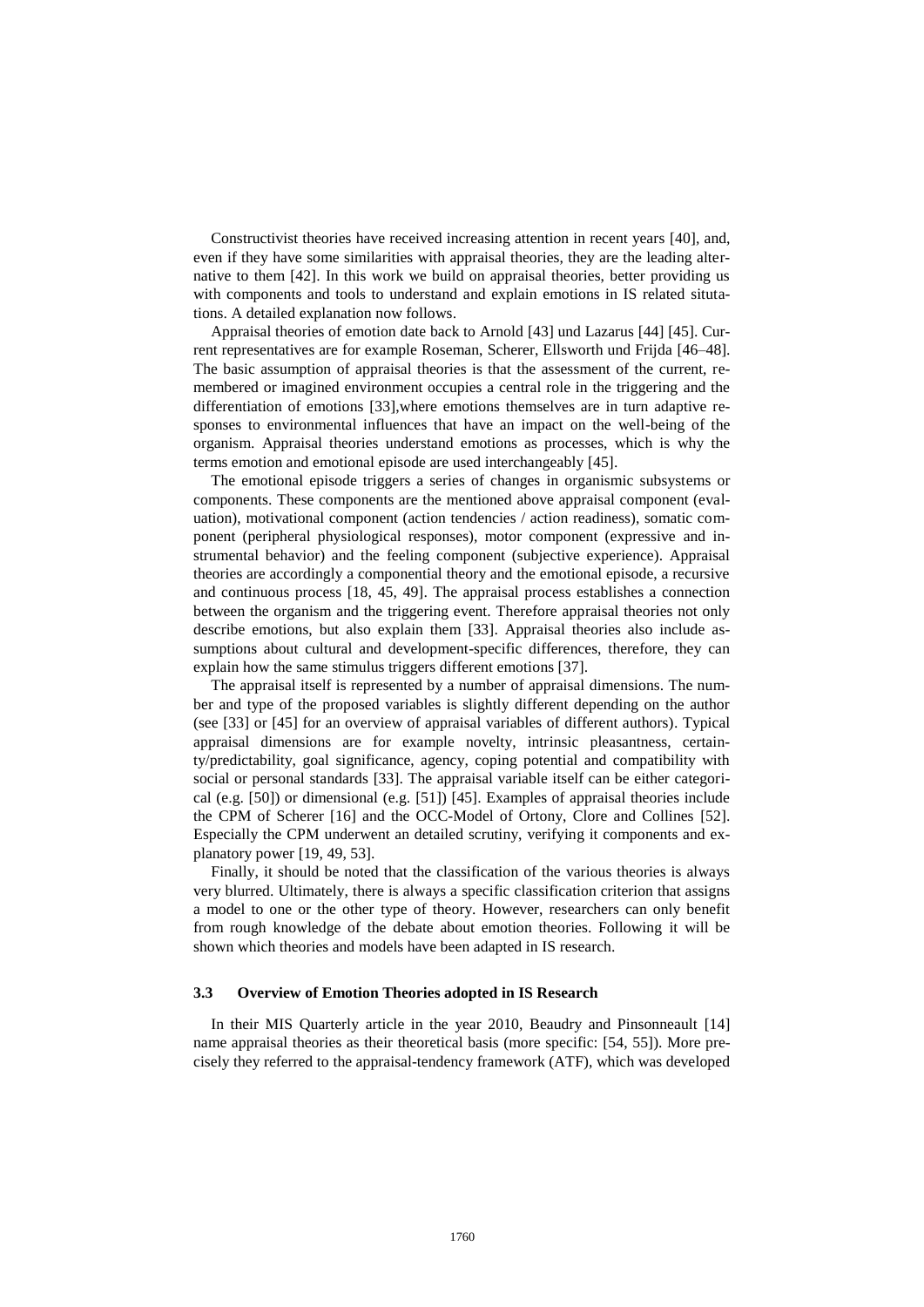by Lerner, Keltner and Tiedens [56–58]. The ATF itself also builds on the theory of Smith and Ellsworth [55] [58] and is a specific emotion approach [59].

Beaudry and Pinsonneault [14] use two appraisal dimensions (goal achievement and control) to classify emotion in four blocks. The four classes are achievement, challenge, loss, and deterrence emotions. Different emotions are then divided into these classes. For their study, they then examine the impact of one exemplary emotion (anger, anxiety, excitement, and happiness) per class. This is contrary to findings, according to which at least four dimensions are needed to classify emotional words [60].

Another attempt to structure the application of emotions in the IS research is the affective response model (ARM) from Zhang [11]. Although it focuses not only on emotions, rather on affect in general, it should be mentioned in this review. Because the majority of the affective constructs used in the IS research are emotions. The ARM is based on Russell's conception of Core Affect [11, 38]. Emotions are in this view, an affective concept alongside others such as perception of affective quality and defined as stimulus-related core affect [11, 38, 61, 62]. Aside from the constructivist reference, Zhang also argues with further theoretical considerations. For instance, she uses Scherer´s CPM when it comes to the definition of emotion. Nevertheless, the ARM is very different in the used terminology from the model presented in the following. Apart from the quite different purpose, these disparities are rooted mainly in the used theoretical basis.

Eventually, Gregor et al. [15] developed a nomological network for the better understanding and assessment of emotions in the IS research. They use a functional view on emotion, by highlighting their evolutionary adaptive function. As theoretical foundation the 3-systems´ emotion theory [63] is used. It builds on the bioinformational theory by Lang [64]. Accordingly, there are three major components that are part of emotions: action, physiology und subjective experience [65]. Furthermore, these three components are almost congruent with Izard´s emotion Triad (subjective feelings, physiological activation, and motor expressions; [66]).

The emotional experience is triggered by an IS stimulus. Followed by an initial appraisal process [51]. The three emotion systems all contribute to the emotional experience, because they have channels, containing information about the emotional experience. Furthermore, they are connected with cognitive and other (e.g. vision) processes [67, 68]. Two other factors are important. Firstly, the context, in which the emotion takes place, is not negligible. Secondly, individual characteristics influence the emotional experience [69].

Particularly interesting for the IS research is the outcome behavior. It is reflected in attitudes, intentions or actions [70]. The model offers some more advantages. On the one hand it offers a way to consider emotional responses in a broader perspective, on the other different measurement methods can be assigned to the three response systems [15, 71]. Self-reports are assigned to the language response system, facial behavior or vocal characteristics to the behavior response system and ANS or CNSmeasures to the physiological response system. Thus, the model provides a solid foundation for the future growth in studies applying multi-measures of emotion.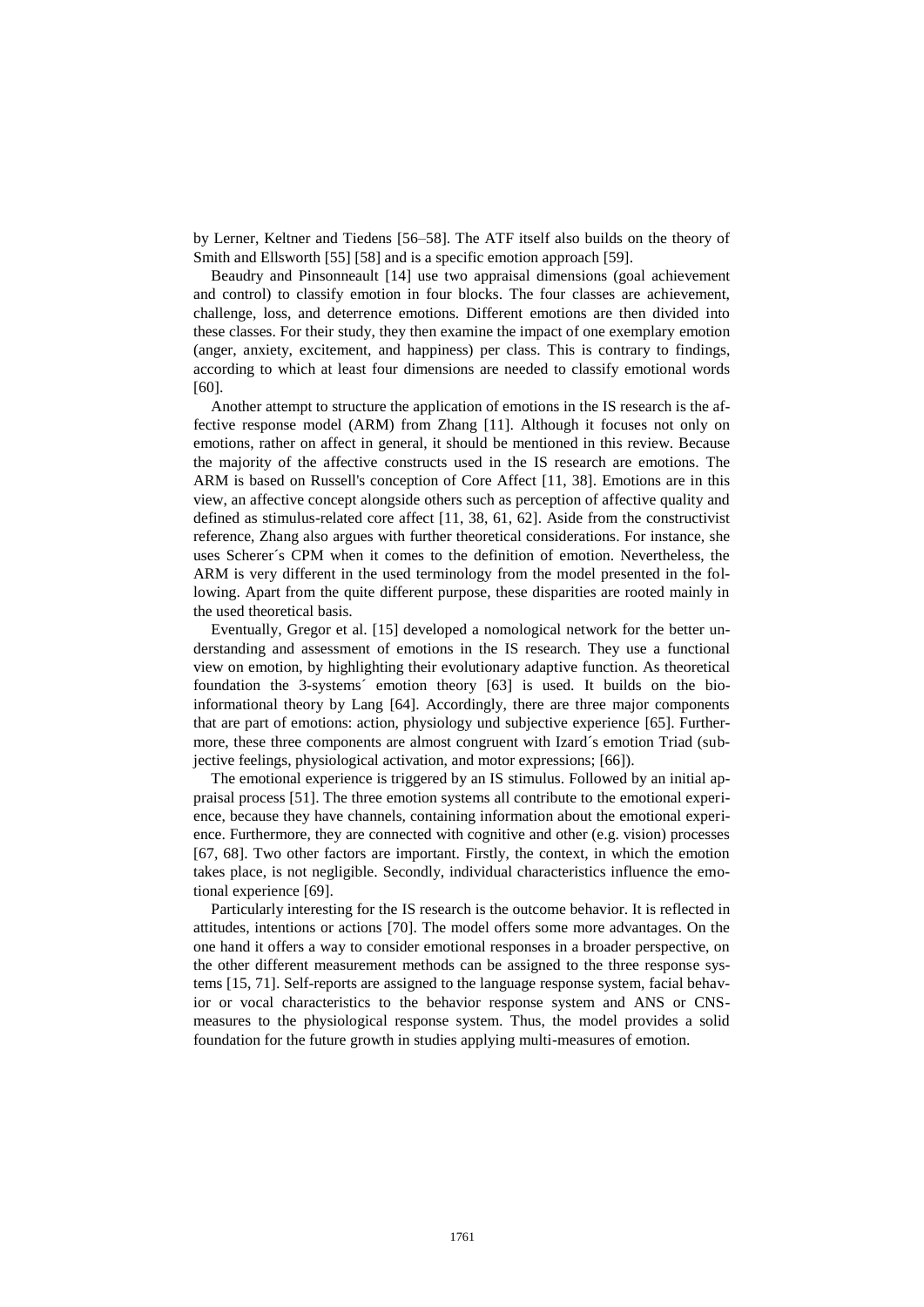From a strictly theoretical point of view the model can´t be assigned to any theory alone. Instead, it contains influences from various theories, mentioned above. For example, the theory of Lang [64, 65] is combined with an initial appraisal [51]. Further, the functional view is influenced by thoughts, originated in basic emotion theories. Our five component view proposed in the next section is based on the appraisal component, which already exists in the model, providing us with a good starting point within IS research.

#### **3.4 Implications for IS Research Based on Emotion Theory**

The Major finding of our literature review on emotions in IS research is that various models and conceptions of emotion were adopted and mixed in the IS research but partially without incorporating all elements and components of the underlying theoretical concepts in psychology. As outlined, there are influences and mixed approaches of appraisal theories (e.g., [13–15]), constructivist theories (e.g., [11]), basic emotion theories (e.g., [15]), and dimensional theories (e.g., [11, 15]).

Apart from that, challenges in the illustration of types of emotion theories in IS research do also exist. Since Yin et al. [13] only present appraisal theories and dimensional theories as prominent approaches among psychologists, *"to characterize different emotions*" [13], neglecting the existence of basic emotion theories. In contrast, Gregor et al. [15] state that *"there are two dominant perspectives."* to classify and measure emotions, namely dimensional and discrete views [15]. Although this reduction is justified with respect to the measurement of emotions, it does not in the context of classification as it makes no sense to neglect appraisal theories in this regard.Hence, it is our objective to provide a more comprehensive view on emotions for a better and flawless transfer from psychology to the IS field.

# **4 A Five Component View on Emotions**

#### **4.1 Specification of the Five Component View**

By applying Scherer's five component approach, our view and the 3 emotions' nomological network differ in two important facets; First, a stronger consideration of the appraisal component and second, the adding of a motivational component. This is due to the applied CPM with its emotional episode embracing changes in its five components [51]. It was chosen by us because in its evolution over decades it has proven its usefulness and capability to account for emotions [19, 49]. Thereby our view comprises the five components listed above. Different measurement methods can be well assigned to the three components, where the 3-emotions' nomological network offers a good foundation for the future use of multi-measures in IS research.

Gregor et al. [15] exclusively focus on response systems, i.e. measurable expressions, triggered by emotions. However, if one takes a broader view of emotions, a view which is already present in the model of Gregor et al. [15], but not specified in every detail. Then it appears useful, also to measure cognitive processes (appraisals) and triggered action tendencies. In contrast, we argue that by taking into account cog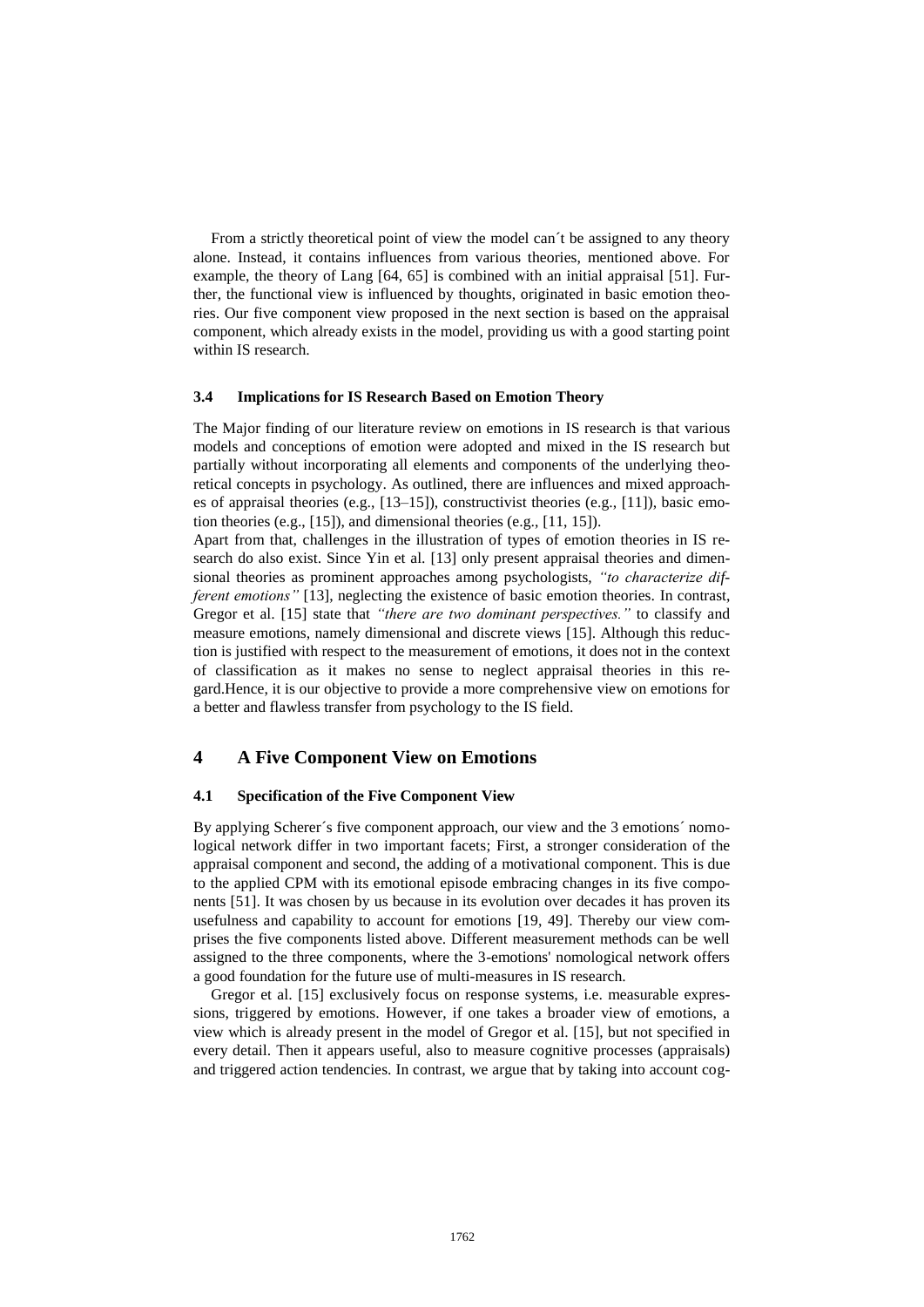nitive appraisals and action tendencies, a better picture of emotions can be obtained. Thus, in section 4.2 the benefits of a five-component perspective for the IS research are explained, which outweigh the increased complexity in our thinking.

Scherer's five components (cognitive/appraisal, neurophysiological/bodily symptoms, motivational/action tendencies, motor expression/facial and vocal expression, subjective feeling/emotional experience; [18]) are largely congruent with the model proposed by Gregor et al. [15], though providing a broader view on all emotional components However the two models significantly differ by the addition of the motivational component, what make our view more complex to some extent In return every component can be described precisely, i.e. there are no ambiguous components like cognitive processing and the link between an emotion and a specific behavior can be better understood. The appraisal and the cognitive component are already included in the nomological network, but now are merged. This makes sense, since it is the appraisal component, which explains the cognitive content of an emotion. The neurophysiological component corresponds approximately to the physiological system, the motor expression component to the behavioral system and the subjective feeling component to the language system. The whole model is shown in figure 1. Furthermore, the measurement methods are mapped to the individual components.



**Fig. 1.** A Five Component view on Emotions including associated measures (based on [15, 49, 71])

According to Scherer [49] "*emotion is conceptualized as an emergent, dynamic process based on an individual's subjective appraisal of significant events.*" [49]. The emotional episode is thus initiated by a first cognitive appraisal, as shown by the appraisal component on the left side of figure 1. The appraisal is considered as a multi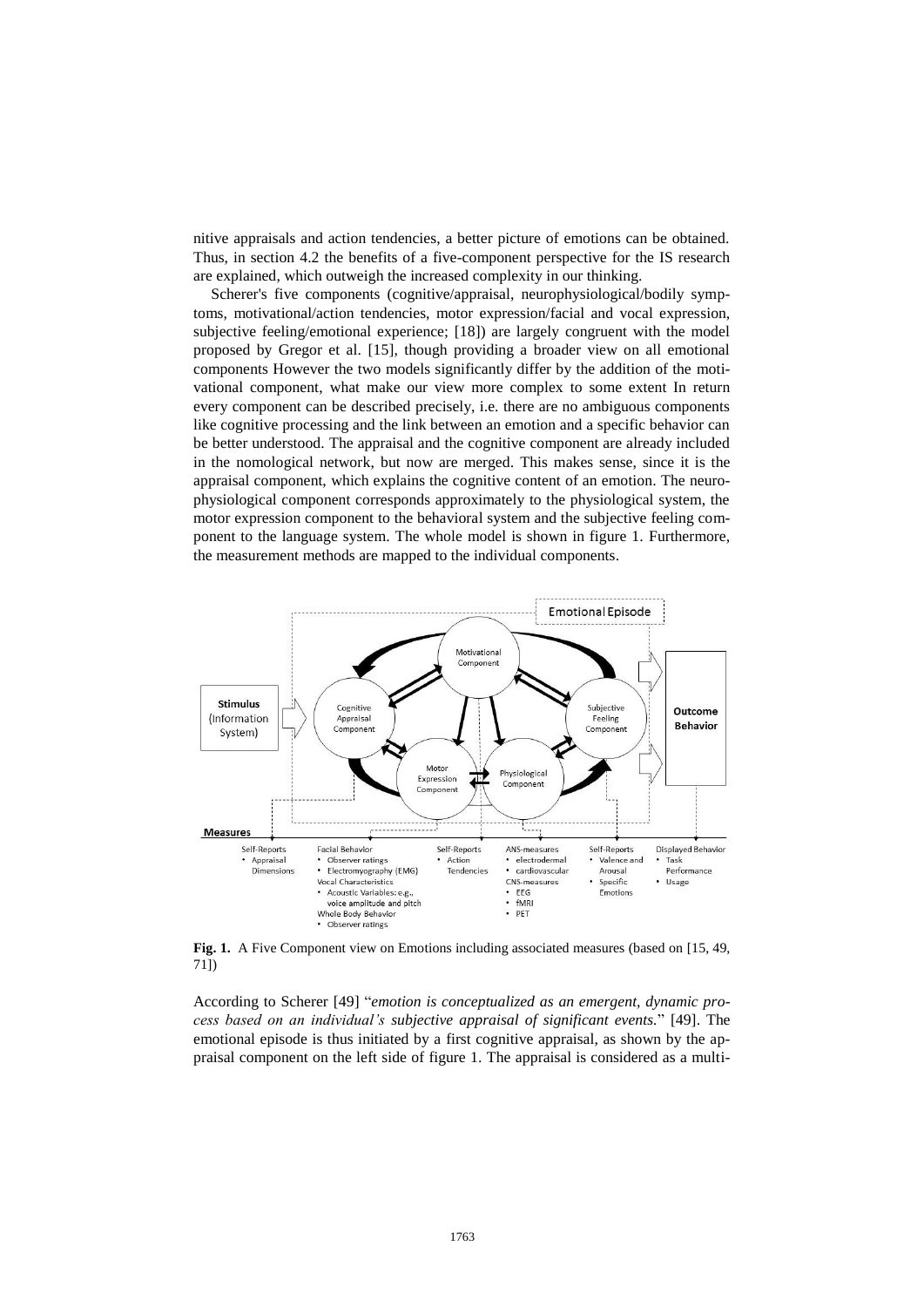level process, which causes changes in all other components. The result is a recursive process, which is shown, due to abstraction reasons, in simplified form without a central representation in figure 1 (see [49] for a more detailed description). The corresponding methods to measure a change in the components are shown below. A comprehensive description of the measurement methods of the original three components was adopted by Gregor et al. [15] from Mauss and Robinson [71] and will not be repeated at this point. Since the new components are not outlined in this context, it is to be noted that there is some evidence in psychology for measuring appraisals and action tendencies via self-reports (e.g., [72, 73]), coming with the downside of subjectivity bias. An issues which is addressed among other things in the following section.

#### **4.2 Benefits of the Five Component View**

To understand our selection of the CPM as underlying theory, we outline the advantages of a five component perspective in this section. There are several reasons to add a motivational component. On the one hand, some researchers [19] agree that the three-component model of Lang [64] is too rough. On the other hand action tendencies could be highly relevant for IS research. Action tendencies are represented by the motivational component. Action tendencies (also called action readiness) can be measured via self-reports (e.g. [73–75]) and are used in particular by appraisal theorists to differentiate specific experienced emotional episodes [76]. Action Tendencies were mentioned several times in reference to emotions in the IS research but were not integrated in the models as distinct construct (e.g.  $[11, 13, 14]$ ). Typical items to query action tendencies include: "*I felt like sharing my feelings with other people*", "*I wanted to help someone, to take care of someone*" or "*I wanted to make amends*" (from [74, 76]). Especially in research about the use of IS in an organizational environment, this offers an opportunity for additional explanatory potential, i.e. a better understanding of the impact of emotions on a change in human motivation and thus subsequent actions.

Furthermore, the motivational component contains the functions of preparation and direction of action. Thus, the relationship between the emotional episode and the outcome behavior can be modeled more accurately than in the 3-emotions´ nomological network. At the same time, it could also be seen in figure 1 that changes in the motivational component result in changes in other components, especially in physiological responses and motor expressions. Imagine a situation in which the operating system crashes, destroying the work of the past hour. The appraisal of the situation and the resulting change in action tendencies trigger physiological responses such as an increased heart rate or expressions such as a petrified face. But also new appraisals of the situation emerge as a result of the change in action tendencies.

We used the appraisal component already exists in the nomological network as a starting point to extent our view on emotions. Appraisal theories assume that there is a variable relationship between outer stimuli and emotion. At the same time, there is a stable relationship between a specific cognitive appraisal and a specific emotional episode [45]. In the following, five advantages for the integration of cognitive appraisals are discussed for IS research.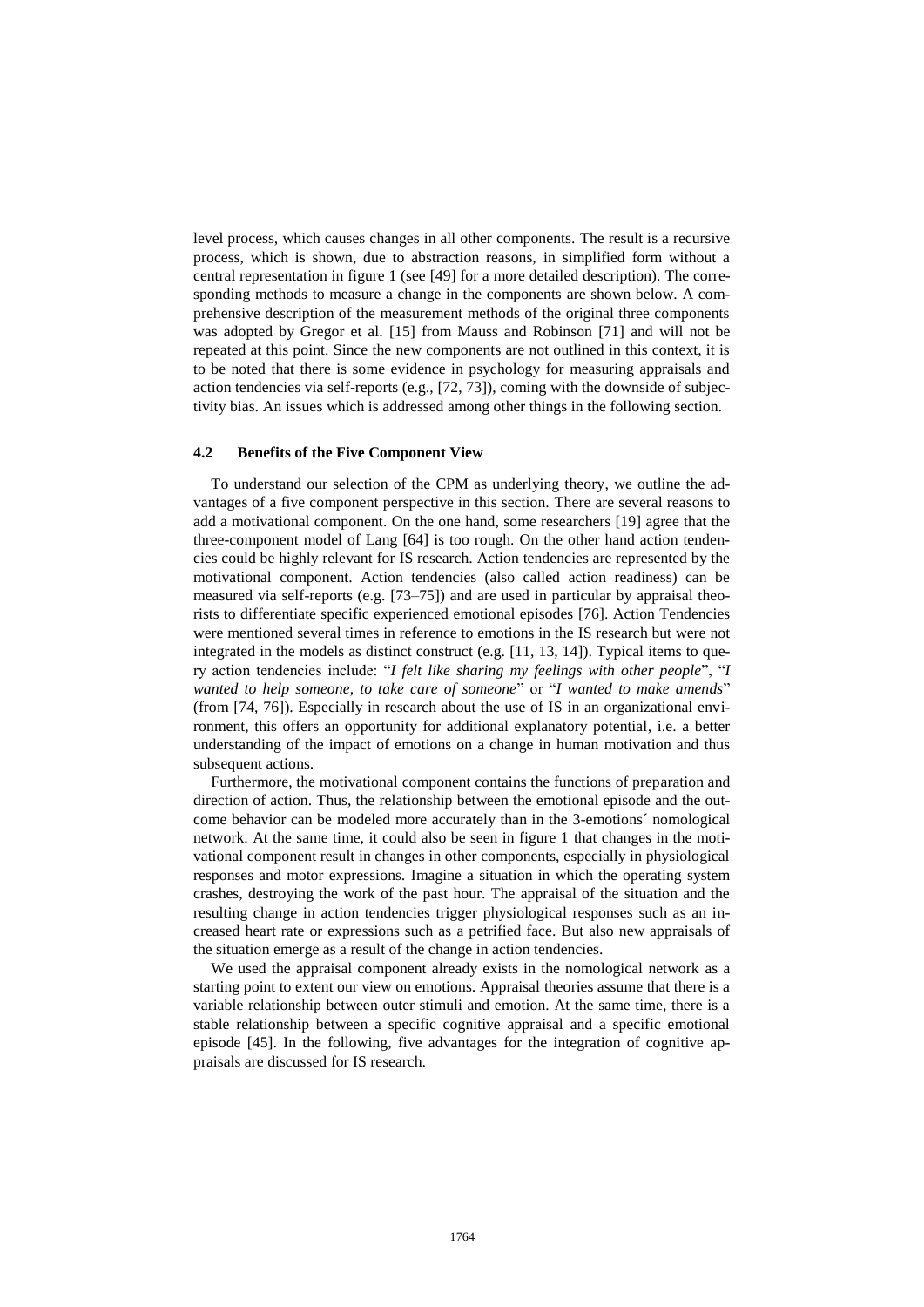The already discussed appraisal dimensions offer a much higher accuracy when differentiating various emotional episodes from each other. For example, the emotions anger and shame, which hardly can be distinguished on the basis of valence, can be differentiated from each other by the appraisal dimension agency [77]. The same applies to sadness and anger [78]. Also other complex situations can be explained by appraisal dimensions. For example, a person on a diet, presented with a chocolate cake. High intrinsic pleasantness (direct benefit) is here associated with lower goal conduciveness (diet) [79]. Such cases can also be found in the IS context. Imagine a person with a problem which can be solved by a novel IS (high goal conduciveness). But the system is very complex and the usage is not enjoyable (low intrinsic pleasantness). This advantage of appraisal dimensions has already been recognized in the IS research. Hence, Yin et al. [13] distinguish the emotions anxiety and anger, which do not differ in their valence, based on the appraisal dimension certainty.

A further gain compared with the nomological network is related to the emotion causation. Appraisal Theories assume, "that the organism's evaluation of its circum*stances (current or remembered or imagined) plays a crucial role in the elicitation and differentiation of its emotions.*" [33]. Therefore the appraisal component is shown as a starting point on the left side of figure 1. Appraisal Dimensions are indeed only tools to represent this assessment process and need to be improved in future concerning their accuracy [48]. But they also allow a more accurate picture of what exactly triggered the emotion. By examination of cognitive appraisals it can thus be better understood what exactly caused an emotion.

In addition, the interactions between appraisal values (measured via self-reports) and physiological responses (e.g. [49, 72, 80]) or facial and vocal expressions (e.g. [49, 55]) were studied in detail [45]. These mutual relations are indicated by the arrows in figure 1. This knowledge also offers IS research, a better foundation to the use of physiological measures, such as in the NeuroIS field [81]. So, a particular physiological pattern (e.g. activity in a certain brain region) is classified much more accurately on the basis of appraisal dimensions, than just on the basis of emotional words or valence and arousal. Apart from that, these linkages can mitigate the limitations coming with self-reported measures.

Furthermore, there are studies on the interactions of emotions, appraisals and stress (e.g. [82]). Stress is a concept, more and more applied in IS field over the last years ([83, 84]). Since new findings suggest a relationship between cognitive appraisals, emotions, and stress [85], appraisals may help in this respect to better understand the relationship between emotions and stress in IS research.

A fifth advantage can be noted regarding the low convergence between the different types of measures. Appraisal dimensions could offer sharper explanations for the low connection in future, than the two-systems perspective of Kahneman [86] used by Gregor et al. [15]. However, it is fundamentally correct to understand emotions at different levels. The low correlation is explained by the fact that an emotion arises from the changes and the interactions of the individual components. Thereby a change in one component triggers changes in all others [49], as shown in figure 1. This is the already above mentioned recursiveness of an emotional episode. To understand emo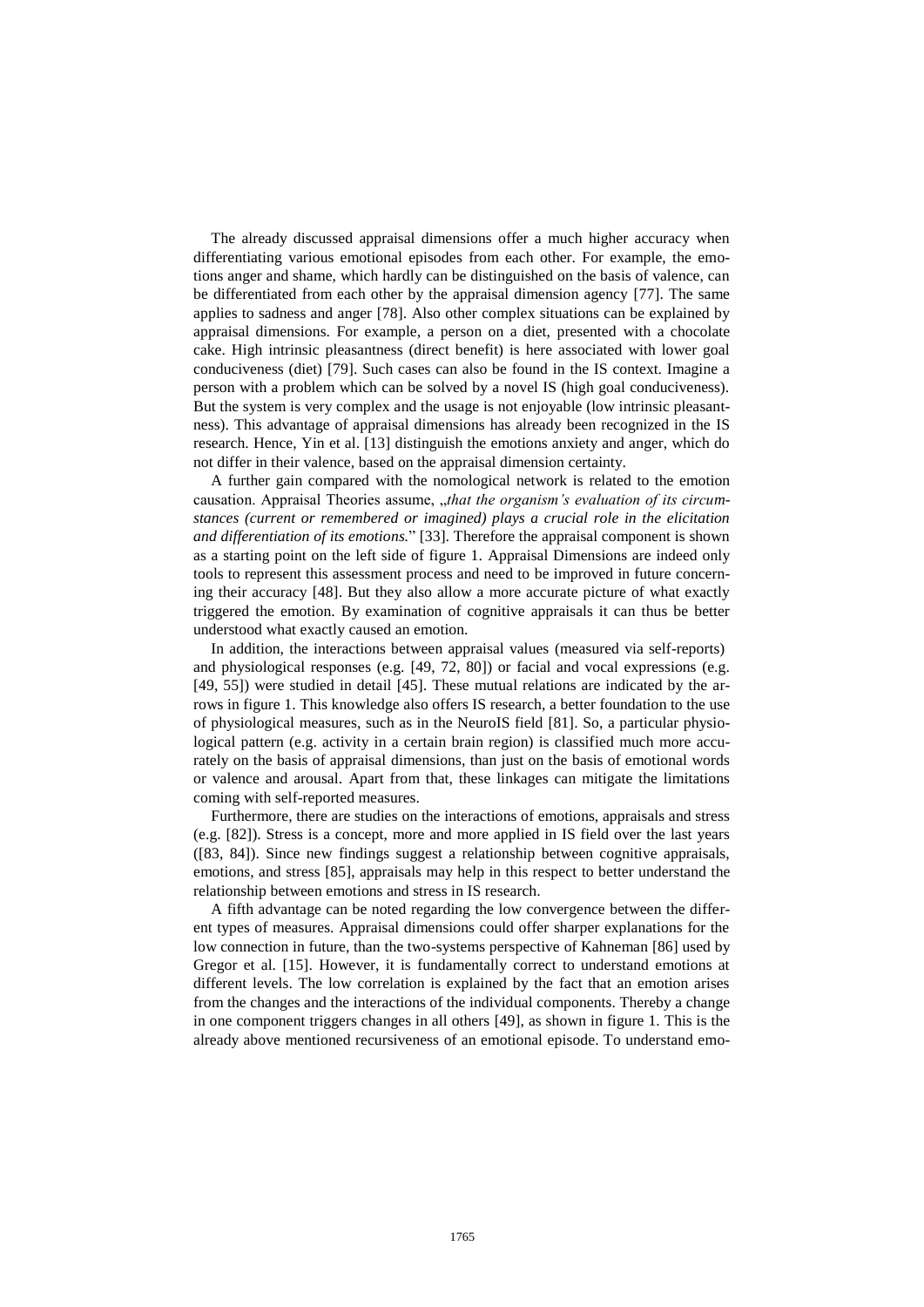tions as good as possible, one has to understand this interaction. Using our component view provides a better basis for this.

Appraisal dimensions were rarely used in IS-related studies. The same applies to action tendencies. An understanding of emotions, which contains these two components, however, provides a better foundation for the application of new measurement methods and allows a clearer differentiation of emotions in our field.

#### **4.3 Limitations of the Five Component View**

The limitations of the five component view are outlined in three steps as followed. First, in designing our view we were limited in large part to evidence from psychology research, relying on the completeness of the CPM. Due to the solely theoretically character of our paper, we cannot account for empirical evidence. So we are forced to refer on evidence outside IS research, lacking any IS context. Second, our model results in a more complex picture of emotions. This is especially an issue, because we did not provide empirical proof for the enumerated advantages and increased explanatory power compared to the 3 emotions´ nomological network. A third problem occurs when it comes to the measures of emotions. The self-report measures proposed for three of our components are associated with some problems. So it is questionable to what extent one is able to reflect his cognitive appraisals. In this regard we can only point to psychological studies using this kind of measures, since this constructs were never measured in an IS context so far.

# **5 Conclusion**

Building on the 3-emotions´ nomological network, designed by Gregor et al. [15], a five component view on emotions is proposed in this research. This view is based on appraisal theories of emotions, especially on Scherer´s CPM [51]. Apart from the broader view on emotion, several advantages are enumerated. Thus, emotions become better understood, with respect to their triggering (appraisal dimensions) and their effects (action tendencies), by adding an appraisal and motivational component to the nomological network by Gregor et al. [15]. At the same time insights from physiological studies, within the wide field of appraisal theories, become easier to adopt. Furthermore, cognitive appraisals are a more sophisticated model, helping to understand the intertwined relationship of cognition and emotion.

Although appraisal theories were used as a theoretical foundation partially in prior research (e.g. [13]), appraisal dimensions were barely measured directly in IS research so far. The same applies to action tendencies. Hence, an evaluation of the proposed model has still to be done empirically. Therefore, an interesting avenue for further research is, how these constructs can be integrated into existing models explaining human behavior in an IS context. One can imagine that the extent to which cognitive appraisals will complement the existing cognitive constructs within IS research could be a notably progression.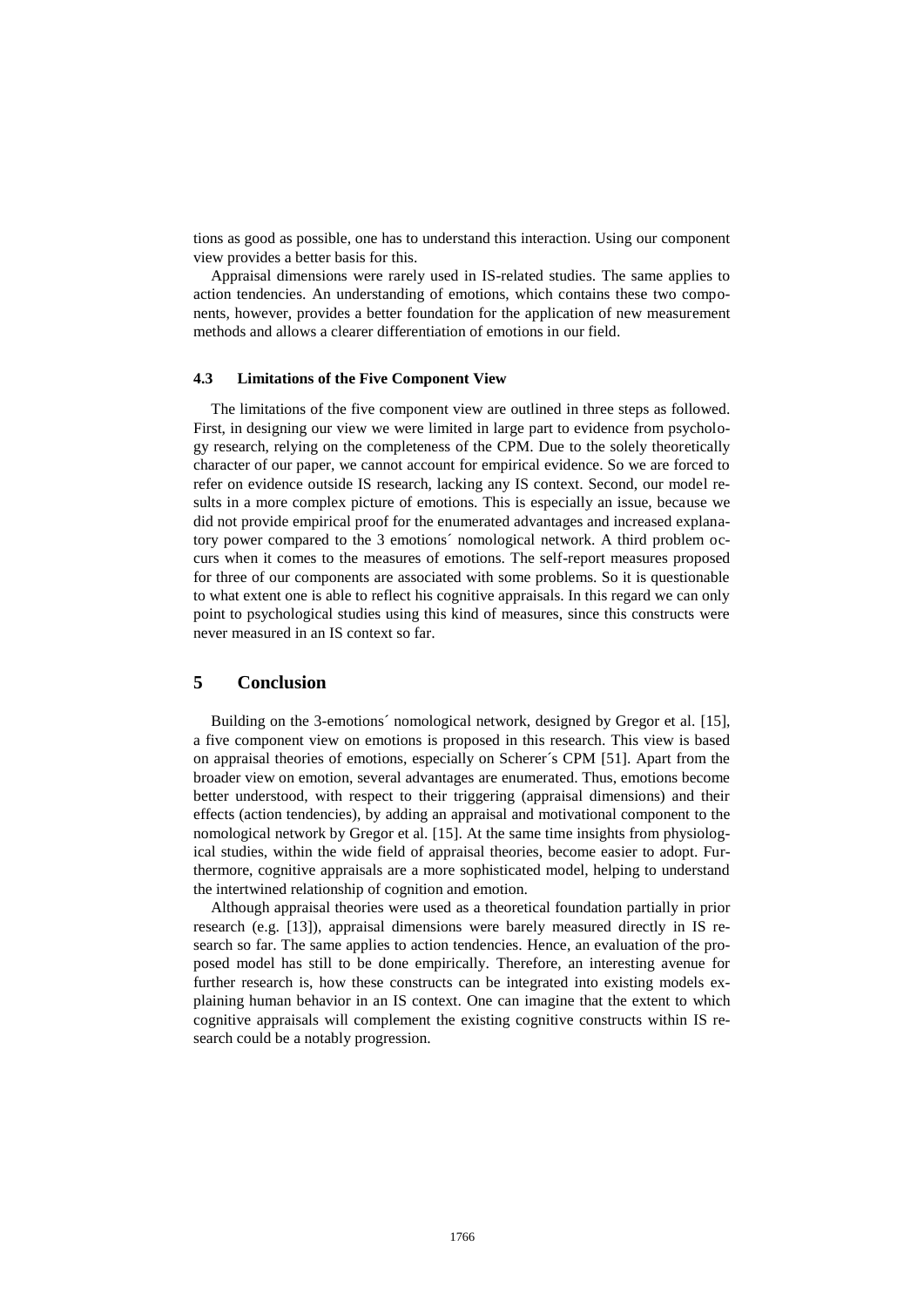# **References**

- 1. Kahneman, D.: Maps of Bounded Rationality: Psychology for Behavioral Economics. The American Economic Review 93, 1449–1475 (2003)
- 2. Clore, G.L., and Palmer, J.: Affective guidance of intelligent agents: How emotion controls cognition. Cognitive Systems Research 10, 21–30 (2009)
- 3. Lerner, J.S., Gonzalez, R.M., Small, D.A., Fischhoff, B.: Effects of fear and anger on perceived risks of terrorism: A national field experiment. Psychological Science 14, 144– 150 (2003)
- 4. Lerner, J.S., Small, D.A., Loewenstein, G.: Heart strings and purse strings: Carryover effects of emotions on economic transactions. Psychological Science 15, 337–341 (2004)
- 5. Igbaria, M., Parasuraman, S.: A Path Analytic Study of Individual Characteristics, Computer Anxiety, and Attitudes toward Microcomputers. Journal of Management 15, 373–388 (1989)
- 6. Webster, J., Martocchio, J.J.: Microcomputer Playfulness: Development of a Measure with Workplace Implications. MIS Quarterly 16, 201–226 (1992)
- 7. Davis, F.D., Bagozzi, R.P., Warshaw, P.R.: Extrinsic and Intrinsic Motivation to Use Computers in the Workplace. Journal of Applied Social Psychology 22, 1111–1132 (1992)
- 8. Dimoka, A.: Brain Mapping of Psychological Processes with Psychometric Scales: An fMRI Method for Social Neuroscience. NeuroImage 54, S263–S271 (2011)
- 9. Dimoka, A.: How to conduct a functional magnetic resonance (fMRI) study in social science research. MIS Quarterly 36, 811–840 (2012)
- 10. Gross, J.J., Barrett, L.F.: The Emerging Field of Affective Science. Emotion 13, 997–998 (2013)
- 11. Zhang, P.: The Affective Response Model: A Theoretical Framework of Affective Concepts and Their Relationships in the ICT Context. MIS Quarterly 37, 247–274 (2013)
- 12. Deng, L., Poole, M.S.: Affect in Web Interfaces: A Study of the Impacts of Web Page Visual Complexity and Order 34, 711–730 (2010)
- 13. Yin, D., Bond, S.D., Zhang, H.: Anxious or Angry? Effects of Discrete Emotions on the Perceived Helpfulness of Online Reviews. MIS Quarterly 38, 539–560 (2014)
- 14. Beaudry, A., Pinsonneault, A.: The Other Side of Acceptance: Studying the Direct and Indirect Effects of Emotions on Information Technology Use. MIS Quarterly 34, 689–710 (2010)
- 15. Gregor, S., Lin, Aleck C. H., Gedeon, T., Riaz, A., Zhu, D.: Neuroscience and a Nomological Network for the Understanding and Assessment of Emotions in Information Systems Research. Journal of Management Information Systems 30, 13–48 (2014)
- 16. Scherer, K.R.: Emotion as a process: Function, origin and regulation. Social Science Information 21, 555–570 (1982)
- 17. Reisenzein, R.: What is a definition of emotion? And are emotions mental-behavioral processes? Social Science Information 46, 424–428 (2007)
- 18. Scherer, K.R.: What are emotions? And how can they be measured? Social Science Information 44, 695–729 (2005)
- 19. Frijda, N.H.: What might emotions be? Comments on the Comments. Social Science Information 46, 433–443 (2007)
- 20. Kleinginna, P. R. Jr., Kleinginna, A.M.: A categorized list of emotion definitions, with suggestions for a consensual definition. Motivation and emotion 5, 345–379 (1981)
- 21. Russell, J.A.: Introduction to Special Section: On Defining Emotion. Emotion Review 4, 337 (2012)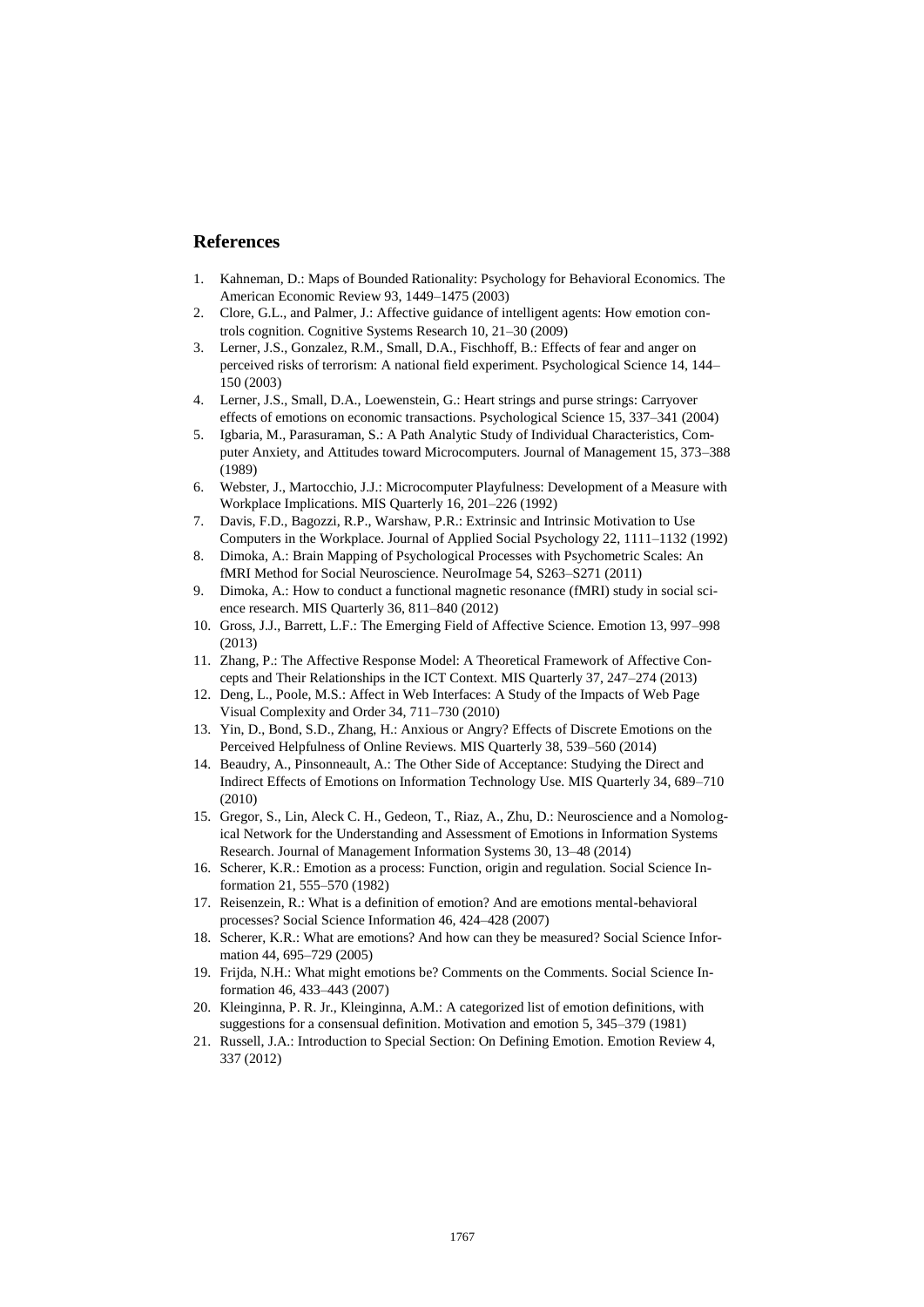- 22. Mulligan, K., Scherer, K.R.: Toward a Working Definition of Emotion. Emotion Review 4, 345–357 (2012)
- 23. Brosch, T., Pourtois, G., Sander, D.: The perception and categorisation of emotional stimuli: A review. Cognition and Emotion 24, 377–400 (2010)
- 24. Moors, A.: Theories of emotion causation: A review. Cognition and Emotion 23, 625–662 (2009)
- 25. Gendron, M., Barrett, L.F.: Reconstructing the Past: A Century of Ideas About Emotion in Psychology. Emotion Review 1, 316–339 (2009)
- 26. Gross, J.J., Barrett, L.F.: Emotion Generation and Emotion Regulation: One or Two Depends on Your Point of View. Emotion Review 3, 8–16 (2011)
- 27. Stemmler, G.: Methodological considerations in the psychophysiological study of emotion. In: Davidson, R.J., Goldsmith, H.H., Scherer, K.R. (eds.) Handbook of affective sciences, pp. 225–255. Oxford University Press, Oxford, UK (2003)
- 28. Ekman, P.: An argument for basic emotions. Cognition and Emotion 6, 169–200 (1992)
- 29. Plutchik, R., Kellerman, H. (eds.): The measurement of emotions. Academic Press, San Diego, CA (1989)
- 30. Plutchik, R.: Emotion: A psychobioevolutionary synthesis. Harper and Row, New York, NY (1980)
- 31. Tracy, J.L., Randles, D.: Four Models of Basic Emotions: A Review of Ekman and Cordaro, Izard, Levenson, and Panksepp and Watt. Emotion Review 3, 397–405 (2011)
- 32. Keltner, D., Ekman, P., Gonzaga, G.C., Beer, J.: Facial Expression of Emotion. In: Davidson, R.J., Goldsmith, H.H., Scherer, K.R. (eds.) Handbook of affective sciences, pp. 415–432. Oxford University Press, Oxford, UK (2003)
- 33. Ellsworth, P.C., Scherer, K.R.: Appraisal processes in emotion. In: Davidson, R.J., Goldsmith, H.H., Scherer, K.R. (eds.) Handbook of affective sciences, pp. 572–595. Oxford University Press, Oxford, UK (2003)
- 34. Remington, N.A., Fabrigar, L.R., Visser, P.S.: Reexamining the circumplex model of affect. Journal of Personality and Social Psychology 79, 286–300 (2000)
- 35. Russell, J.A.: A Circumplex Model of Affect. Journal of Personality and Social Psychology 39, 1161–1178 (1980)
- 36. Barrett, L.F.: The Future of Psychology: Connecting Mind to Brain. Perspectives on Psychological Science 4, 326–339 (2009)
- 37. Brosch, T.: Comment: On the Role of Appraisal Processes in the Construction of Emotion. Emotion Review 5, 369–373 (2013)
- 38. Russell, J.A.: Core Affect and the Psychological Construction of Emotion. Psychological review 110, 145–172 (2003)
- 39. Averill, J.R.: A Constructivist View of Emotion. In: Plutchik, R., Kellerman, H. (eds.) Emotion: Vol. 1. Theory, Research, and Experience, pp. 305–340. Academic Press, New York, NY (1980)
- 40. Cunningham, W.A.: Introduction to Special Section: Psychological Constructivism. Emotion Review 5, 333–334 (2013)
- 41. Barrett, L.F.: Are Emotions Natural Kinds? Perspectives on Psychological Science 1, 28– 58 (2006)
- 42. Barrett, L.F.: Psychological Construction: The Darwinian Approach to the Science of Emotion. Emotion Review 5, 379–389 (2013)
- 43. Arnold, M.B.: Emotion and personality. Columbia University Press, New York, NY (1960)
- 44. Lazarus, R.S.: Psychological stress and the coping process. McGraw-Hill, New York, NY (1966)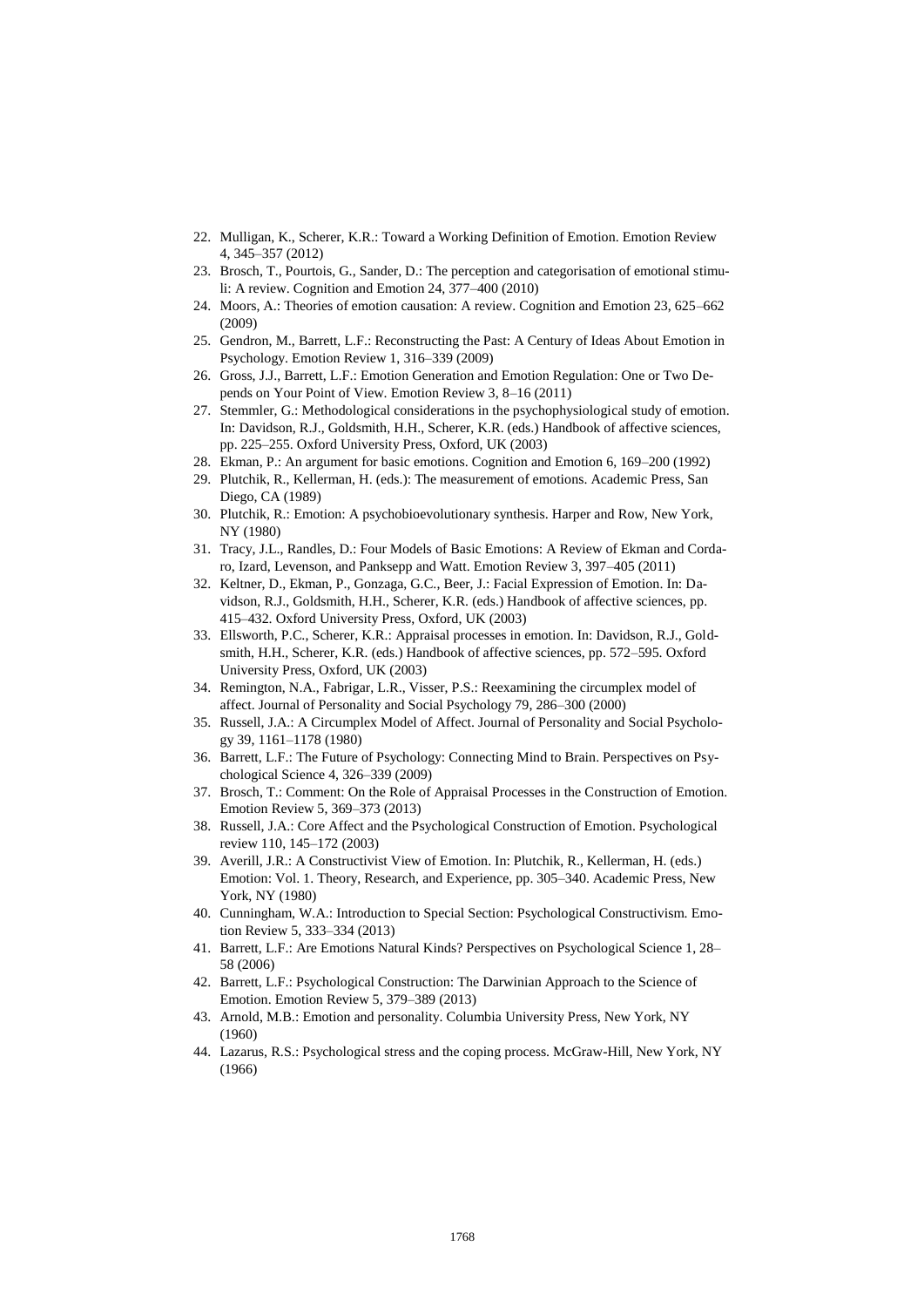- 45. Moors, A., Ellsworth, P.C., Scherer, K.R., Frijda, N.H.: Appraisal Theories of Emotion: State of the Art and Future Development. Emotion Review 5, 119–124 (2013)
- 46. Roseman, I.J.: Appraisal in the Emotion System: Coherence in Strategies for Coping. Emotion Review 5, 141–149 (2013)
- 47. Scherer, K.R.: The nature and dynamics of relevance and valence appraisals: Theoretical advances and recent evidence. Emotion Review 5, 150–162 (2013)
- 48. Ellsworth, P.C.: Appraisal Theory: Old and New Questions. Emotion Review 5, 125–131 (2013)
- 49. Scherer, K.R.: The dynamic architecture of emotion: Evidence for the component process model. Cognition and Emotion 23, 1307–1351 (2009)
- 50. Lazarus, R.S.: Emotion and adaptation. Oxford University Press, New York (1991)
- 51. Scherer, K.R.: On the nature and function of emotions: A component process approach. In: Scherer, K.R., Ekman, P. (eds.) Approaches to Emotion, pp. 293–317. Erlbaum, Hillsdale, NJ (1984)
- 52. Ortony, A., Clore, G.L., Collins, A.: The cognitive structure of emotions. Cambridge University Press, New York (1988)
- 53. Frijda, N.H.: Klaus Scherer's article on \"What are emotions?\" Comments. Social Science Information 46, 381–383 (2007)
- 54. Lazarus, R.S., Folkman, S.: Stress, Appraisal, and Coping. Springer Publishing Company, New York, NY (1984)
- 55. Smith, C.A., Ellsworth, P.C.: Patterns of cognitive appraisal in emotion. Journal of Personality and Social Psychology 48, 813–838 (1985)
- 56. Lerner, J.S., Keltner, D.: Fear, anger, and risk. Journal of Personality and Social Psychology 81, 146–159 (2001)
- 57. Lerner, J.S., Tiedens, L.Z.: Portrait of the angry decision maker: How appraisal tendencies shape anger's influence on cognition. Journal of Behavioral Decision Making 19, 115–137 (2006)
- 58. Lerner, J.S., Keltner, D.: Beyond valence: Toward a model of emotion-specific influences on judgement and choice. Cognition and Emotion 14, 473–494 (2000)
- 59. Han, S., Lerner, J.S., Keltner, D.: Feelings and Consumer Decision Making: The Appraisal-Tendency Framework. Journal of Consumer Psychology
- 60. Fontaine, J. R. J., Scherer, K.R., Roesch, E.B., Ellsworth, P.E.: The world of emotions is not two-dimensional. Psychological Science 18, 1050–1057 (2007)
- 61. Russell, J.A., Barrett, L.F.: Core Affect, Prototypical Emotional Episodes, and Other Things Called Emotion: Dissecting the Elephant. Journal of Personality and Social Psychology 76, 805–819 (1999)
- 62. Barrett, L.F., Mesquita, B., Ochsner, K.N., Gross, J.J.: The Experience of Emotion. Annu. Rev. Psychol. 58, 373–403 (2007)
- 63. Bradley, M.M., Lang, P.J.: The International Affective Picture System (IAPS) in the Study of Emotion and Attention. In: Coan, J.A., Allen, J. J. B. (eds.) Handbook of emotion elicitation and assessment, pp. 29–46. Oxford University Press, New York, NY (2007)
- 64. Lang, P.J.: A Bio-Informational Theory of Emotional Imagery. Psychophysiology 16, 495–512 (1979)
- 65. Lang, P.J.: The three system approach to emotion. In: Birmbaumer, N., Öhman, A. (eds.) The Organization of Emotion, pp. 18–30. Hogrefe-Huber, Toronto: Canada (1993)
- 66. Izard, C.E.: Human Emotions. Plenum Press, New York, NY (1977)
- 67. Bradley, M.M., Lang, P.J.: Motivation and emotion. In: Cacioppo, J.T., Tassinary, L.G., Berntson, G.G. (eds.) Handbook of psychophysiology, pp. 581–607. Cambridge University Press, Cambridge [England], New York (2007)